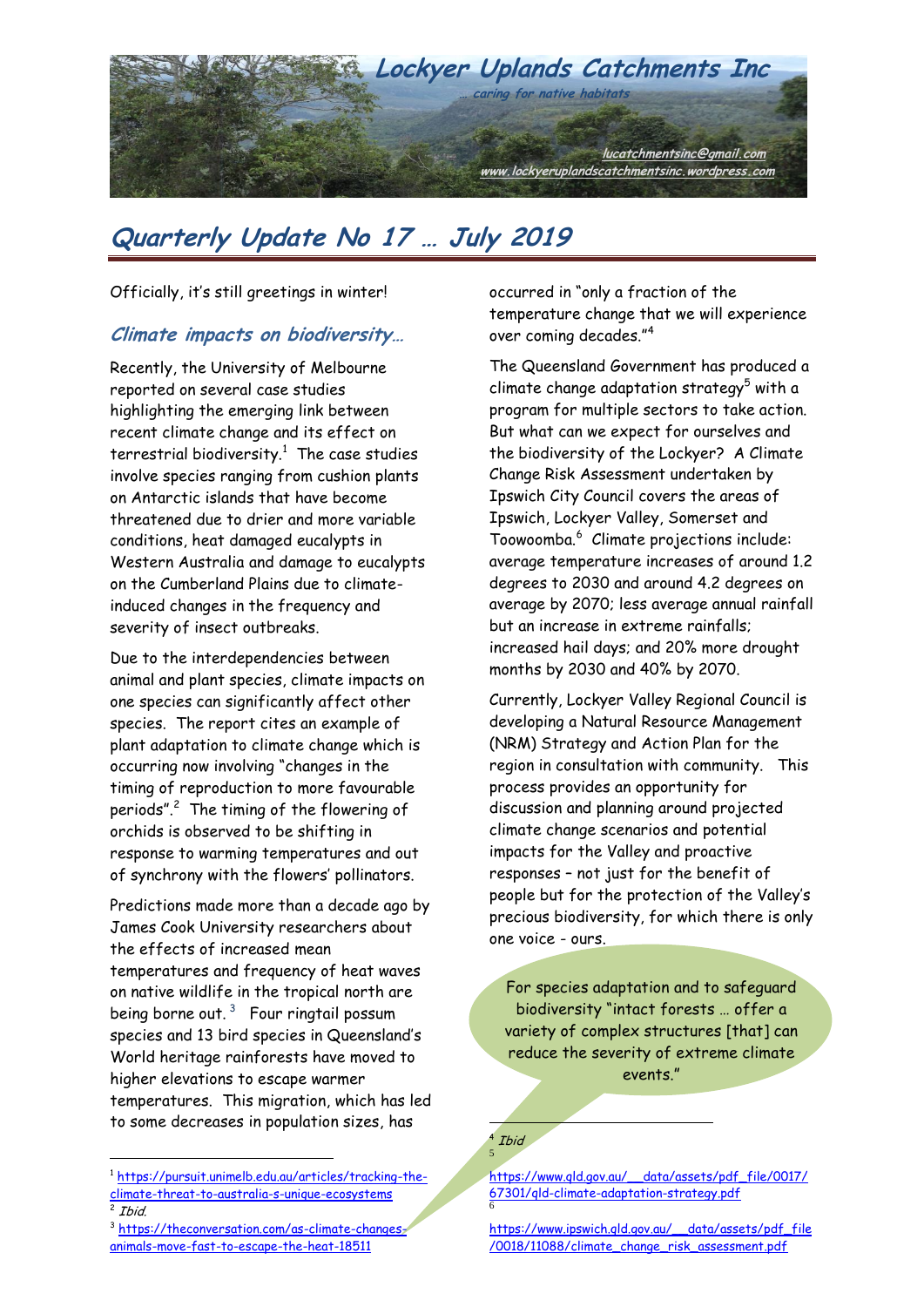## **LUCI Breakfast 26 th May**

Forty three adults and 5 children attended LUCI's annual breakfast to hear Steve Cupitt, Crossroads Rural and Environment, talk about property audits and the use of drone technology. An environmental scientist with a rural background, Steve takes an objective, metrics approach to property audits, which assesses not just the condition of the land but scores other factors such as the state of chemicals storage and condition of the buildings. The audit provides landholders with a very comprehensive assessment of the property including shortfalls and areas for improvement.



Steve Cupitt, guest speaker at LUCI's annual breakfast, talks about property audits and the use of drones.

Steve provided a demonstration of drone technology which allows him to view areas of a property that can not be accessed as easily on foot or by vehicle. Drone footage is an efficient way to gather a bird's eye view of a property and pick up finer features. Steve talked about the importance of preparation of drone flight plans and the risks involved in using drones, which was graphically displayed in a series of photographs showing bodily injuries caused by drones. Of interest was the point that a commercial pilot's licence is needed for night drone flying.

**Have your say in the development of LVRC's NRM Strategy…register at** [https://lockyervalley.engagementhub.com.au](https://lockyervalley.engagementhub.com.au/natural-resource-management-strategy-plan/news/update-1-july-2019-first-workshop-outcomes) [/natural-resource-management-strategy](https://lockyervalley.engagementhub.com.au/natural-resource-management-strategy-plan/news/update-1-july-2019-first-workshop-outcomes)[plan/news/update-1-july-2019-first](https://lockyervalley.engagementhub.com.au/natural-resource-management-strategy-plan/news/update-1-july-2019-first-workshop-outcomes)[workshop-outcomes](https://lockyervalley.engagementhub.com.au/natural-resource-management-strategy-plan/news/update-1-july-2019-first-workshop-outcomes)

## **Property Planning Group 16 th June**

The quarterly meeting of the PPG was attended by seven sets of landholders, LVRC's Environment Officer Martin Bennett and Catchment Officer Chris Hoffman and Dr Darren Fielder of Red Leaf Environmental. We also welcomed guests Anthony and Kristy Statz who are embarking on a large-scale riparian restoration project on their farm.

Reports and discussions on members' property management ranged across the following topics: setting realistic work targets and timelines; the value of sectioning the property for weeding and restoration work; having baseline records of where you're starting from (with both flora and fauna) and monitoring changes in these records over the years; focus on consolidating existing "good" value vegetation first; lantana currently serving as substitute habitat for a range of woodland birds and providing a nursery for native revegetation; noticeable effects of drought on trees such as she-oaks; treatment of cats claw and madeira vines; the damage caused by neighbours' cows escaping into remnant and revegetation areas; and the need for fauna surveys and the value of bio-acoustic monitoring.

The practical session involved Dr Fielder leading the group in a native grasses identification exercise. It was an amazing exercise in demonstrating that we are often



oblivious to what is going on under our noses (in this case our feet)! In no time at all, Darren had shown the group, and named, 21 native grass species in about a one hectare area.

Dr Darren Fielder leads the Property Planning Group and guests in a native grasses identification exercise.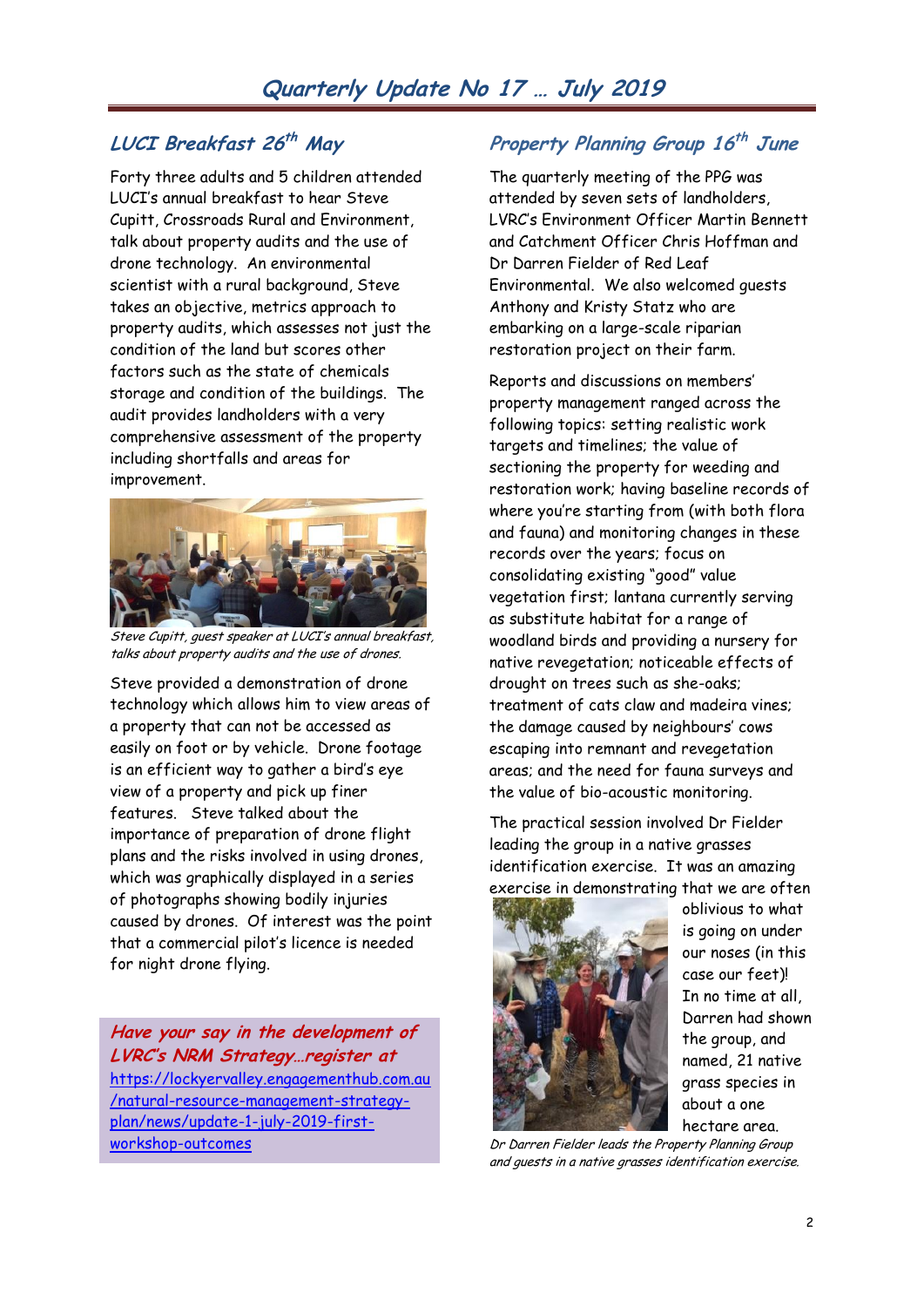Any landholder interested in protecting or improving the biodiversity on their property is very welcome to join the Property Planning Group. The group meets on a quarterly basis on a Sunday morning to discuss their aims for their property and the results they are achieving, learn from each other and share morning tea. (See Upcoming Events for next meeting details.)

#### **Connecting with other groups**

Just as larger and better connected tracts of vegetation make for healthier, viable habitats, better connected and larger networks of people working together make for a stronger voice for native habitats and wildlife. To this end, LUCI has been reaching out to other groups to learn and look for opportunities to collaborate.

#### **From north…**

Hinterland Bush Links  $(\mathsf{HBL})^7$  Coordinator (Susie Duncan) and Project Officer (Sue Brieschke) were LUCI's guests on the 2nd and 3<sup>rd</sup> of July. Launched in 2011, HBL assists landholders to protect and maintain their bush blocks and create habitat connections between neighbours and, ultimately, with wildlife corridors.

Of note is the planned approach to landscape connectivity that HBL is following. Susie was able to show LUCI members landscape maps with areas targeted for regeneration to enhance habitat connectivity. These aerial maps also provide a tool for monitoring progress in connecting remnant and restored bushland areas in the landscape.



<sup>7</sup> http://www.hinterlandbushlinks.org/

Another of HBL's work methods of interest to LUCI landholders is their Roving Restorers group. These HBL volunteers assist landholders in their target areas to manage weeds and revegetation on their properties. The Managing Your Place section on HBL's website is well worth a read.

Recently, LUCI made contact with Carolita Fuentes, President of Friends of the Forest in Somerset Region, and looks forward to meeting with Carolita and group members in the near future.

#### **…to south**

Judith Roland, President of Tamborine Mountain Landcare (TML), invited LUCI members to visit TML's landscape and learn about their work. On Friday  $19^{th}$  July, eight LUCI members and LVRC's Martin Bennett made the trip to a very different landscape where the overwhelming impression was of lush green vegetation, shadowy walkways under thick tree canopies, moist air and spring fed creeks.



The group's primary strategy, the Corridors Regeneration Project, involves members in weeding and revegetation activities across 15 council-owned parks/reserves and working with private landholders to expand and connect existing areas of rainforests. After 16 years, TML has 150 members and supporters.

Judith led our group on walks through TML's weeding and regeneration projects at three of the reserves in which they work - Tamborine Landcare Park, Ohia Court and Areca Gully. The extent of weeding and revegetation work and the astounding plant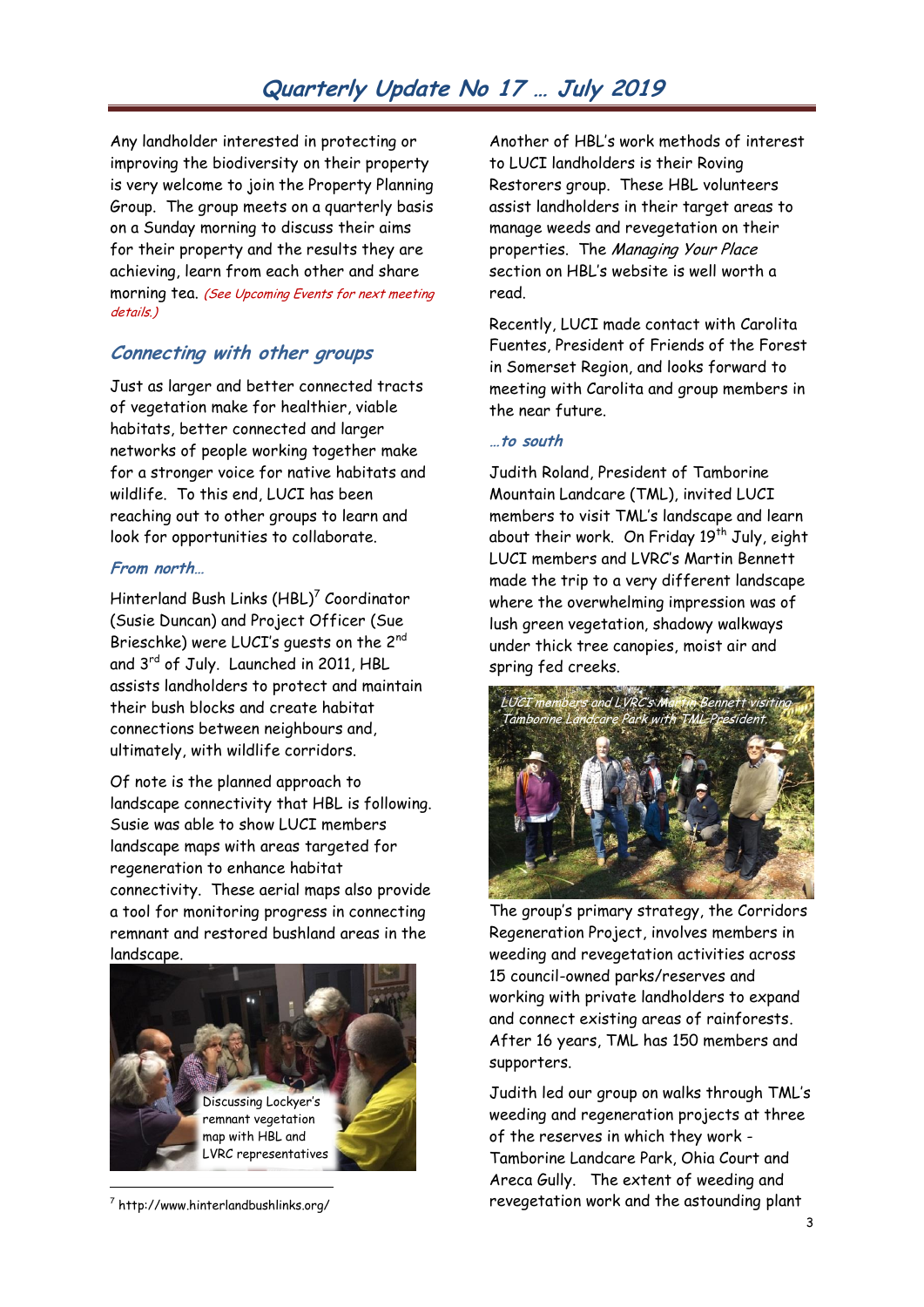growth in a few short years in the sites we looked at was very impressive.

TML has produced a number of publications on their flora and fauna and run a very successful second-hand bookshop as a fund raising strategy.

## **Updates on ongoing projects… Friends of Dwyers Scrub Project**

Madeira beetles have been ordered from Gympie Landcare and, on arrival, will be released in the SEVT areas to combat the Madeira vine.

#### **Glossy Black Cockatoo Project**

One of the concerning observations in our six monthly surveys of the GBC feed trees is the increasing number of dead and dying she-oaks in our sample sites, many with splitting trunks. It is quite likely that this trend is due to the current drought although some stands of trees were observed to have fallen following prolonged high winds.

With a view to improving, over the long term, supplies of feed trees in the landscape for the GBCs, LUCI is planning to collect local seed from A. littoralis (Black she-oak) and A. torulosa (Forest she-oak) for propagation and eventual planting in strategic areas across the landscape.

We are looking for mature, unopened cones from the Black and Forest she-oak species. When collected, unopened cones should be placed in a paper bag and stored in a dry place. Please let us know if you have sheoaks on your property and are interested in helping with this seed collection venture by emailing [lucatchmentsinc@gmail.com](mailto:lucatchmentsinc@gmail.com)

**Important number: Wildlife carers Kath and Steph 0410 334 661 (available 24/7)**

### *Lockyer in the Wild*Nature Photography Competition 2019

It's on again…the chance to showcase and promote the diversity of flora, fauna and fungi in the Lockyer Valley. With thanks to major sponsor Lockyer Valley Regional Council and local sponsors Roxane Blackley Maps and Apps for Land Management, Sandy Creek Environmental and Lockyer Valley Toyota, there will be **multiple cash prizes to be won** in both the Open and the Primary School categories. Awards will be



presented by LVRC Mayor, Ms Tanya Milligan, at an Exhibition of photos on Friday 1st

November at Stockyard Creek Community Hall. The Exhibition will be held in conjunction with the Hall's monthly community barbeque.

So, put on your walking shoes, grab your camera and head into the bush for that prize photo. Make it a family event.

**Entry forms will be available from Monday, 5 th August** from Gatton and Laidley libraries, Council Offices in Railway Street and the [LUCI website](https://lockyeruplandscatchmentsinc.wordpress.com/) 

#### **Treating tree pear in Redwood Park**

#### **…by Hugh Krenske (President, Friends of Escarpment Parks)**

In 2011, the Friends of the Escarpment Parks Toowoomba Inc. commenced working in the dry rainforest of Redwood Park on a regular basis. Although the occasional velvet tree pear was present, it did not concern us greatly. The eucalypt forest adjacent to the highway from the entry gate down to Gatton Creek was home to several koalas and some large infestations of velvet tree pear, many of which were up to 4 metres high.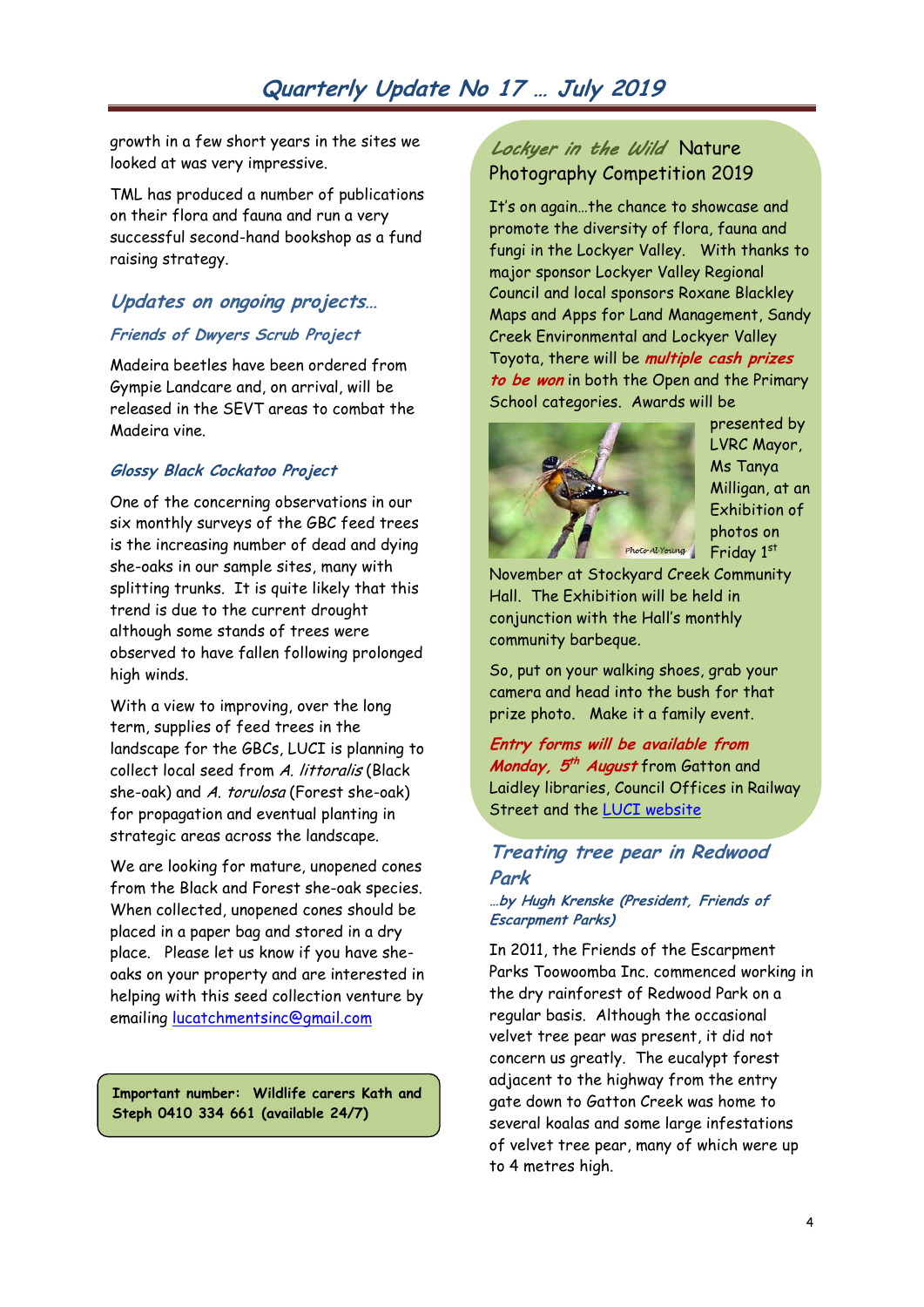Our first attempt at controlling the tree pear was to use the stem injection method using 100% glyphosate and tomahawks to make shallow cuts into the trunk of the pear. This produced mixed results. The cuts caused the trunk to weaken and the top part of the tree pear collapsed before the branches and leaves had completely died. Anything that touched the ground regrew. We resorted to Access and diesel to kill the resultant regrowth.



We changed our stem injection method to using cordless drills with 5mm wood bits to make several shallow holes angling down in the trunk about 7 to 10 mm apart. We did this near ground

level and another set about 1 metre up the trunk. The holes were immediately filled with glyphosate using squirty bottles. This produced a much better result, with most of the trees staying upright as they died.

In both methods, we had most success when the sap was flowing – after rain.

Despite this success, tree pear seedlings are still appearing. Even in the dry conditions that we are having they seem to appear overnight. Our treatment here is to use a small handsaw and regularly remove and bag them.

#### **Cultural Heritage of the Lockyer …by LVRC's Environment Officer Martin Bennett**

The Cultural Heritage (CH) I would like to talk about is the local indigenous one. The groups indigenous to the Lockyer are Yuggera, and Uragapul and the Western Wakka Wakka of Toowoomba. We are lucky in the Lockyer Valley to have at least 3 Petroglyph (Rock Carvings) sites; one at Chalk Mine Road and the other two sites have been kept secret. A fascinating record of indigenous life can be seen in these Petroglyphs including ceremony, emu prints (emu being long extinct from this area), hunting scenes, meetings of people, camps and the animals they hunted.

Numerous other CH things to look for include: flakes used as cutting tools and flaked of a Core stone, both can be found today; rock wells, which were most likely natural formations in the rock with evidence that they were worked to be bigger and covered with rocks to preserve the water; and axe and spear sharpening grooves usually in rock formations in the creeks in which the axe head was simply dipped and ground away in the rock groove.



Other CH clues to look for are birthing trees, baby trees, scar trees, or trees used to make things such as a small Coolamon (vessel for carrying things), a shield or a canoe.

Examples of scar trees



Trees had to have the right bark and were often put over a fire to take out the moisture and, for example, make the bark curl up, which is perfect for a Coolamon.

Other uses of natural materials involved wonderful weaving material like Mat rush (Lomandra), which was turned into string and made into bags and fish nets, and Bootlace plant (Wikstroemia) which was another string making fibre.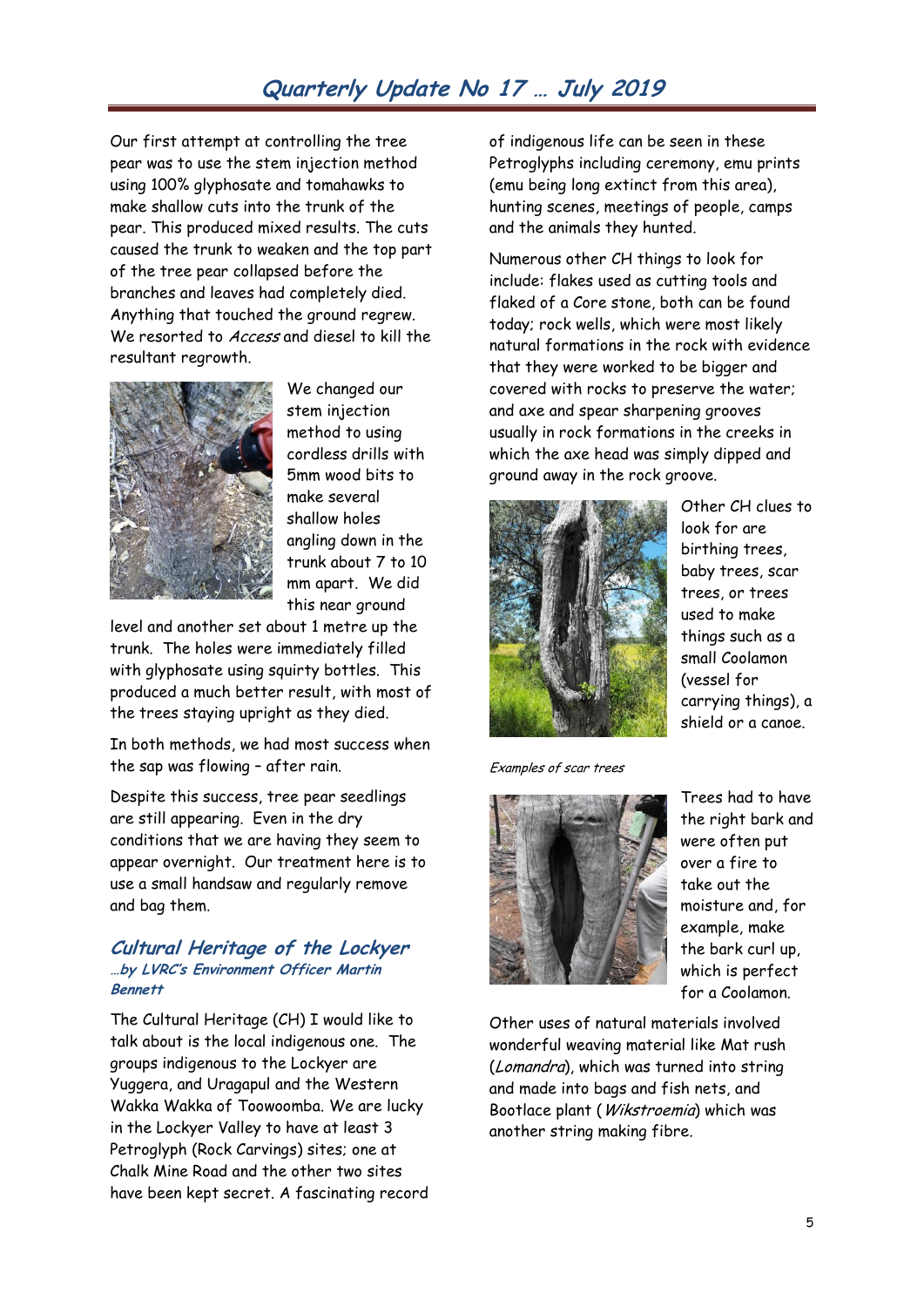### **Lockyer Creek Revegetation Project – Cahill Park and Beavan Street…by Chris Hoffman, LVRC's Catchment Officer**

Planting at Cahill Park and Beavan Street revegetation sites has been completed with a total of 14,500 tube stock planted. Species planted are native to the riparian areas of the creek and include river oak (Casuarina cunninghamiana), weeping bottlebrush (Melaleuca viminalis), black tee tree (Melaleuca bracteata), Sally wattle (Acacia salicina) and forest red gum (Eucalyptus tereticornis).



View of the Beavan Street planting site, showing installation of tree guards

Both sites are now in maintenance following successful control of a range of woody weeds (tipuana, leucaena, Chinese elm, lantana) and exotic grasses (panic grass, elephant grass and bamboo grass). Soil moisture conditions are generally good, following recent rainfall, however supplementary watering will be on-going to ensure plant survival. Next round of site monitoring will be in August.



View of the Cahill park planting site, following successful installation of tube stock plants

These sites will act as demonstration areas to show to members of the wider community how riparian areas can be restored and revegetated and the positive changes that occur as a result of these works. To arrange

a site inspection, please contact Chris Hoffmann at Lockyer Valley Council.

## **Upcoming events …**



- **National Threatened Species Day Saturday 7th 2019 September, Lake Apex.** LUCI is working with other conservation groups, UQ Wildlife Students Assoc and a local school to organise an information display and activities morning at Lake Apex to raise awareness of Lockyer's threatened native fauna and flora. Details yet to be finalised but updates will be available on the [LUCI website](https://lockyeruplandscatchmentsinc.wordpress.com/) Keep the date in mind and put Lake Apex in your diary.
- **Spring Special Interest Walk, Sunday 22nd September.** A walk with LVRC's Environment Officer Martin Bennett through a treasure trove of plant diversity in mixed ironbarks and yellow box forests and SEVT on basalt. Remember to bring…hat, walking shoes, drink bottle and morning tea to share. Arrive 7:30am for an 8:00am start. Property directions available when you get in early and **confirm your place** (numbers limited) with Peter 5462 6841 or email [lucatchmentsinc@gmail.com](mailto:lucatchmentsinc@gmail.com)
- **Property Planning Group meeting Sunday 13th October, 9:30am-12:30pm.** Landholders Trish and Roxane will provide an update on their planned SEVT restoration project. Discussion topic for the meeting will be fire management. LVRC's Martin Bennett and Chris Hoffman will be on hand for advice. Bring morning tea to share. New members welcome. Directions to Trish and Roxane's place available on RSVP to [lucatchmentsinc@gmail.com](mailto:lucatchmentsinc@gmail.com)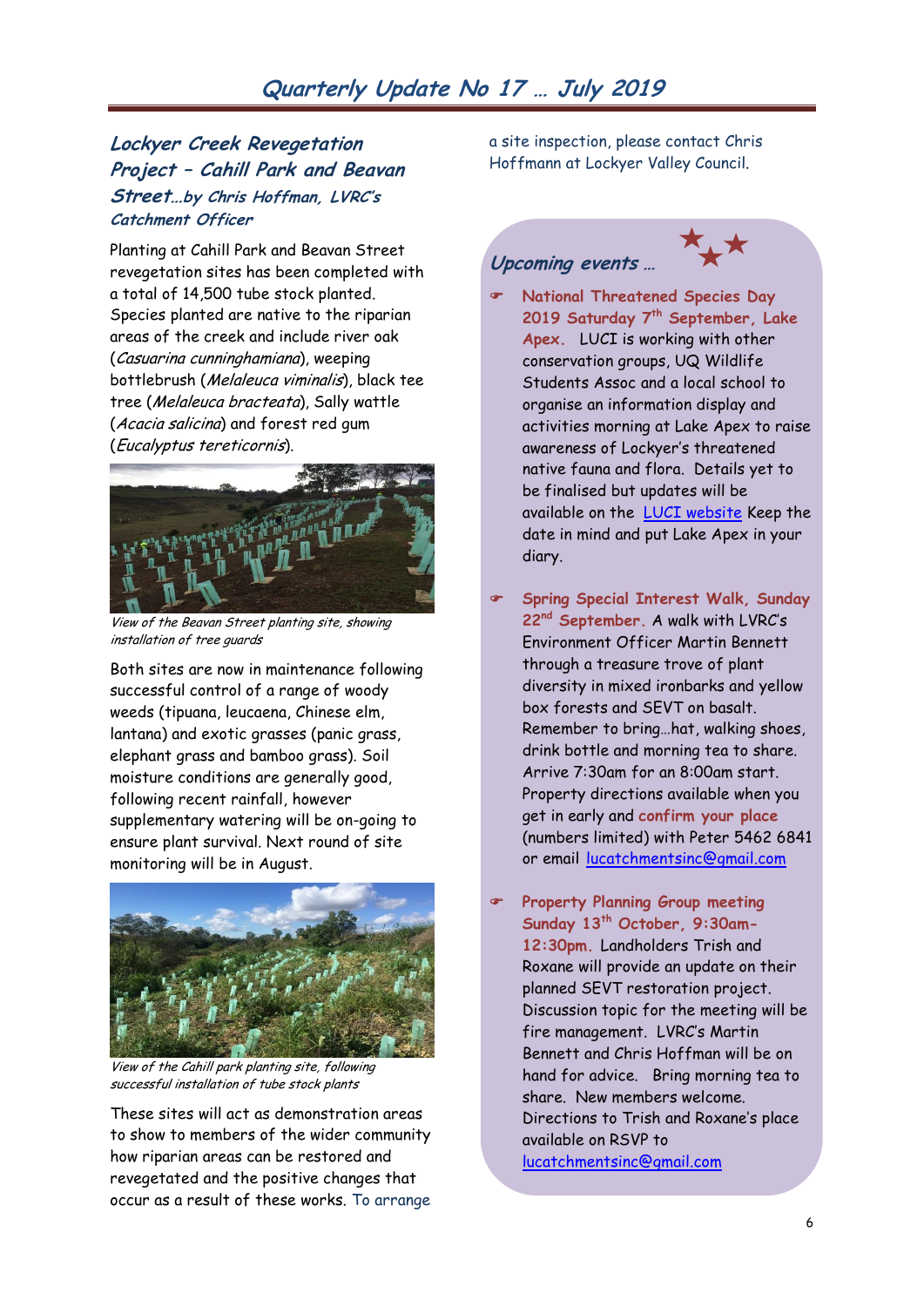#### **Local Regional Ecosystem 12.8.14 …by Martin Bennett**

RE 12.8.14, thin-leaved Stringybark, Grey gum, Yellow box +/- Blue gum, and Pink bloodwood open forest on basalt soil, is a common ecosystem in the surrounding hills of Mt Whitestone, Fordsdale, Rockmount, and Egypt areas. The most dominant tree I come across in this system is Yellow box, with scattered Blue gum, Pink bloodwood, Ironbark, and Forest she oaks. Yellow box at times is confused with Blue gum but some tell-tale differences include the Yellow box's long hanging bark strips that stay there for months, the flower buds have a round cone-like cap and much smaller leaves, and also each leaf has an intramarginal vein.



#### **Remember…**

LUCI has two Splatter guns available for loan to members in their lantana management. Contact Paul for further information 0429 880 144.

LUCI is keen to hear about your wildlife sightings and native flora discoveries…the more we know about the native flora and fauna in our landscape, the better we can plan and manage our conservation efforts. Send photos/recordings with date and GPS locations to [lucatchmentsinc@gmail.com](mailto:lucatchmentsinc@gmail.com)

#### **Test your knowledge of tree fruits and seed pods… (Answers overpage)**

Do you know the common and/or scientific names for the following?



**Photo by Martin Bennett**



**Photo by Diane Guthrie**





**Photo by Jocelyn Wilson**